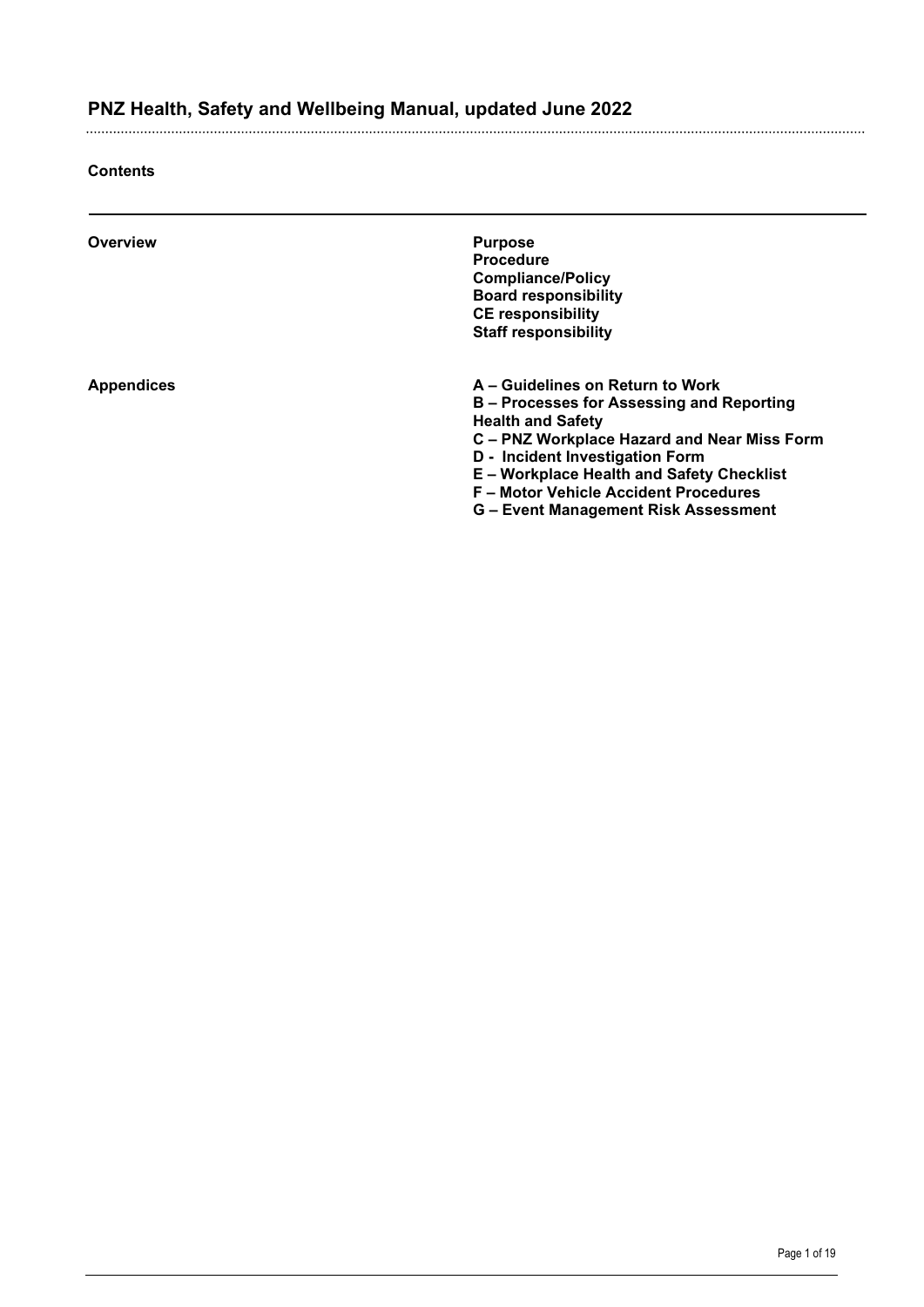#### **Health, Safety and Wellbeing Overview Policy**

#### **Purpose**

Paralympics New Zealand Incorporated 'PNZ" is committed to maintaining the highest levels of health, safety and wellbeing in our workplaces. We continuously strive to eliminate all factors that contribute to the injury or illness of our people and to the communities in which we operate.

PNZ will ensure compliance with all the requirements and obligations relating to the Health and Safety at Work Act 2015 and any associated regulations, codes of practice and industry guidelines and standards.

PNZ will:

- Set out PNZ's stakeholders responsibilities and rights with regards to Health, Safety and Wellbeing.
- Provide a framework to create an organisational culture which demonstrates best Health, Safety and Wellbeing practices.
- Promote effective management and ongoing continuous improvement of Health, Safety and Wellbeing at PNZ.

#### **Procedure**

PNZ will develop a systematic management system in order to meet the test of "all practicable steps", which will include:

- Identifying hazards in a systematic manner
- Eliminating or isolating those hazards that can be eliminated or isolated
- Taking steps to minimize the likelihood of harm occurring from the remaining hazards (including providing warnings and other information)
- Identifying any specific regulations covering our business, and complying with those regulations
- Training our employees about safe working practices
- Recording and managing any accidents that occur, and reviewing and correcting their causes
- Monitoring the health of employees, and responding to any illness caused by workplace activity
- Responding to any advice given by inspectors
- Designing work practices and work hours in a manner that supports a safe working environment
- An annual review of the Health & Safety Policy to ensure the continuous improvement in health and safety within PNZ to protect the wellbeing of all staff.

#### **Compliance / Policy**

The Health & Safety at Work Act 2015 aims to promote the health and safety of everyone at work and of other people in or around places of work. To achieve this, it requires people who are responsible for work and those who do the work to take steps to ensure their own health and safety and that of others.

The Act also recognises that employees have a valuable contribution in making workplaces safe.

The phrase "all practicable steps" is important and qualifies many of the duties under the Act, and PNZ is committed to making every endeavour to comply with the Health & Safety at Work Act.

The phrase applies to the general duties that must be carried out by all those in the workplace and describes the standard of reasonable endeavour that each person must meet when carrying out those duties. Whether a step is reasonable considers:

- The nature and severity of any injury or harm that may occur
- The degree of risk or probability of injury or harm occurring
- How much is known about the hazard and the ways of eliminating, isolating or minimizing the hazard
- The availability and cost of safeguards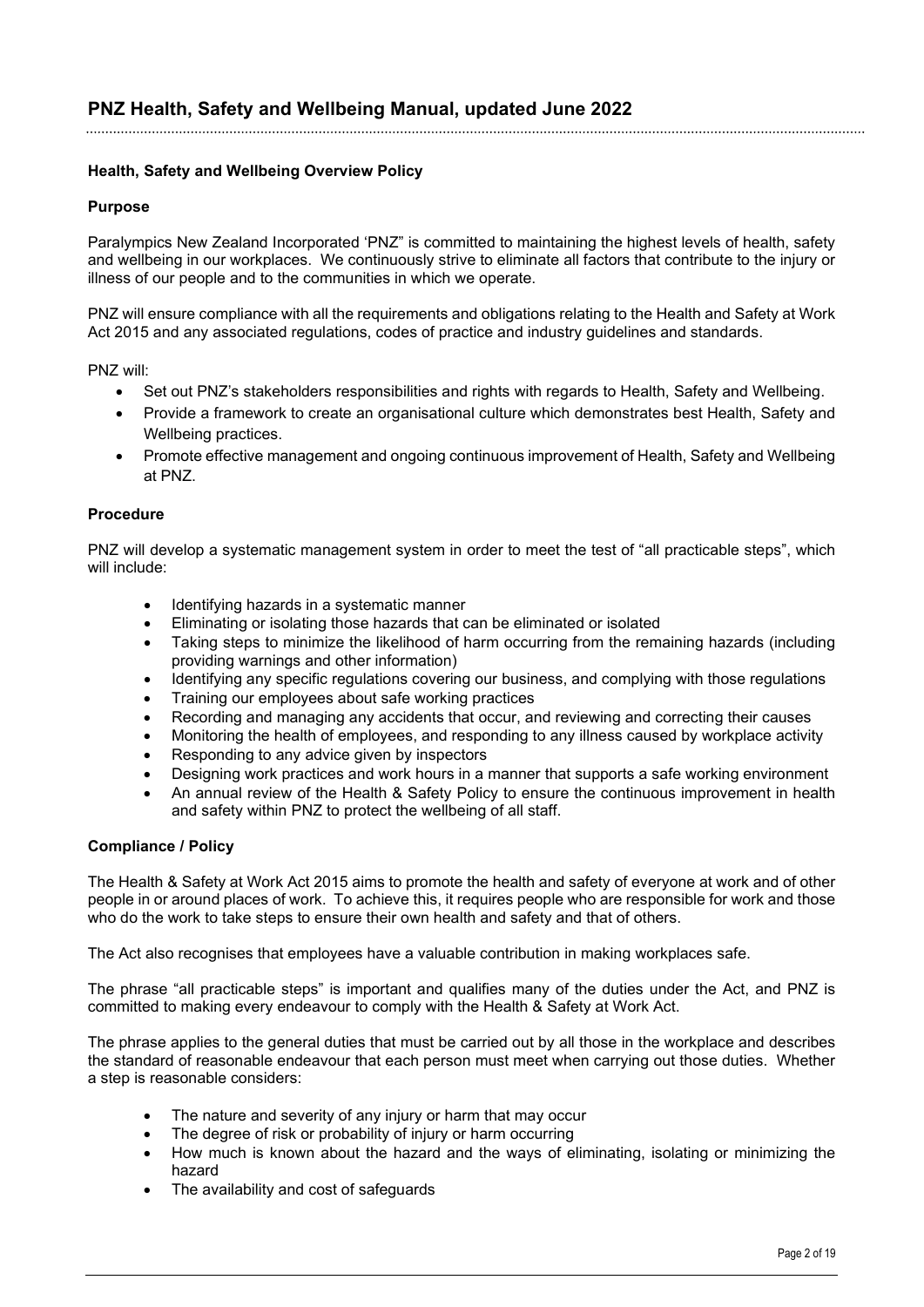The Health and Safety at Work Act 2015 provides clear requirements and effective enforcement. This includes:

- Employers made explicitly liable for hazardous stress and fatigue their staff experience at work
- Worker participation in health and safety issues is promoted
- Insuring against fines arising from health and safety convictions becomes illegal
- Penalties are increased for the most serious offences
- Coverage is extended to the maritime, aviation and rail sectors
- Cars explicitly become workplaces.

A workplace is anywhere your employer requires you to be as part of your job, whether on-site or off-site. This includes places like the lunchroom, the car park, any motor vehicle you drive as part of work, and any equipment you use such as a crane or a ladder. As mentioned above, your vehicle is also a workplace while you drive from job to job while at work.

#### **Following are the practical steps PNZ Board, Chief Executive and personnel will take to ensure compliance with the Health and Safety at Work Act 2015.**

#### **Board Responsibility:**

The PNZ Board will do the following to fulfil its responsibilities to ensuring a healthy and safe workplace environment:

As such, the Board will:

- Understand and discharge their duties and responsibilities under the Act.
- Ensure robust systems are designed so the Board will receive regular information in the form of written and verbal reports necessary to exercise its duties under the Act.
- Verify records are maintained in a timely and accurate fashion enabling tracking of events, trends and actions.
- Understand the hazards and risks which employees, contractors, Para athletes, volunteers and visitors are, or might be, exposed to in carrying out their roles.
- Annually undertake a formal assessment of compliance with Board member and the Chief Executive duties and responsibilities under the Act.
- At each Board meeting receive a health and safety report from the Chief Executive and decide on any actions that need to be taken.
- Ensure budget planning takes account of all requirements under the Act.
- Oversee the Chief Executive actions to ensure PNZ's Health and Safety obligations to all stakeholders are met.

#### **Current Health and Safety priorities can be found in the PNZ Health and Safety Risk Assessment Document**

#### **Chief Executive Responsibility**

The Chief Executive will do the following to fulfil her responsibilities to ensure a healthy and safe work environment, with mitigation strategies developed for all hazards.

As such the Chief Executive will:

- Provide and demonstrate leadership in Health, Safety and Wellbeing.
- Give oversight of PNZ Management to monitor, measure and assess Health, Safety and Wellbeing responsibilities in their area.
- Implement operational systems to allow all PNZ stakeholders responsibilities to be met.
- Ensure an easy to follow Health and Safety system is communicated, is known, and is available to all PNZ personnel.
- Ensure systems are in place to involve, empower and consult with all PNZ personnel in Health, Safety and Wellbeing matters.
- Maintain records in a timely and accurate fashion to oversee tracking of events, trends and actions.
- Support the safe and early return to work of their injured employees (see Appendix A)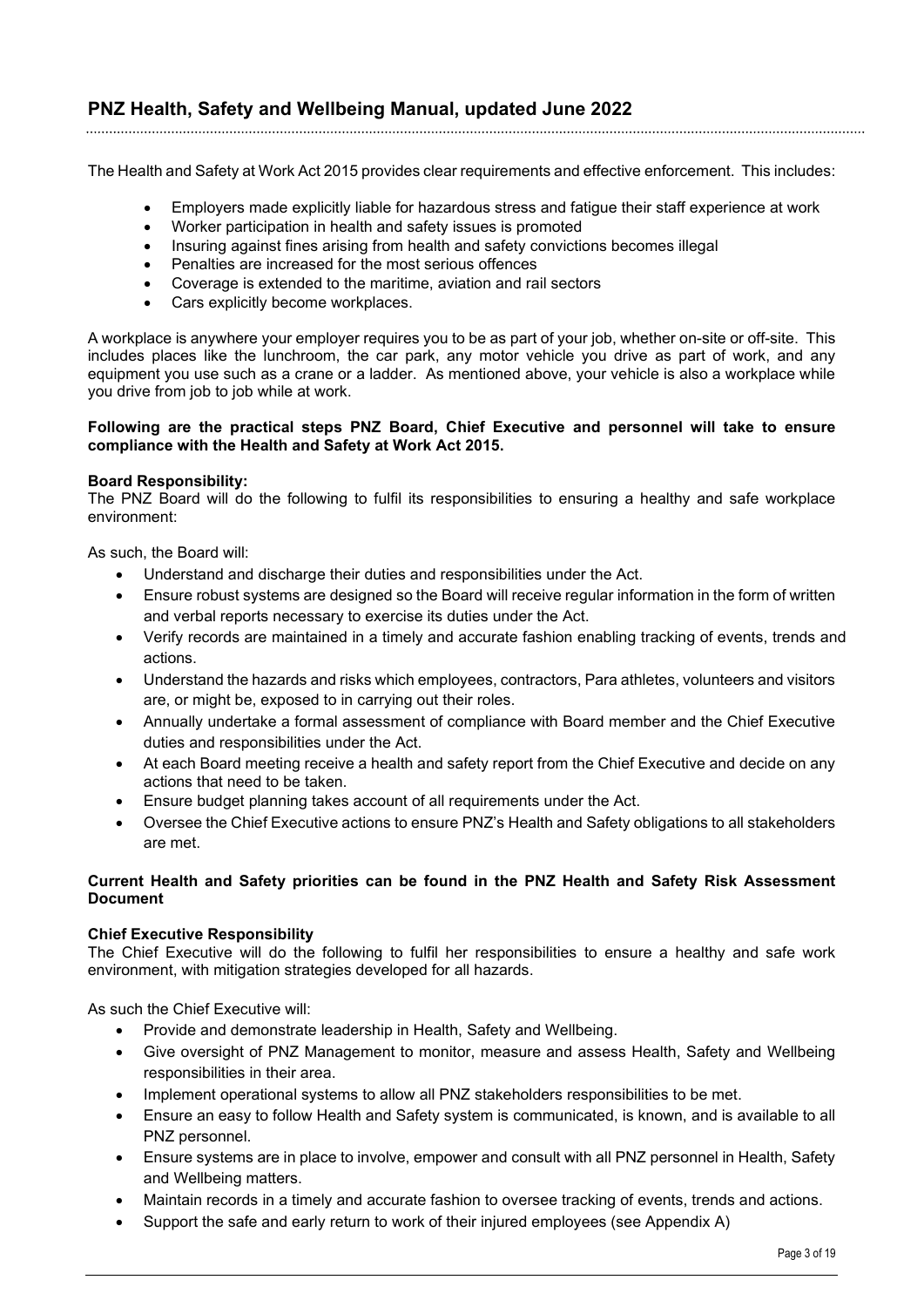- Understand the hazards and risks which all personnel and stakeholders are, or might be, exposed to in carrying out their roles in their specific work areas.
- Reviewing all hazards and near misses and oversee hazard registers and ensure these are being maintained and kept up to date (see appendix C)
- Ensure risk assessment records and controls are implemented to achieve safe outcomes.
- Being informed about any changes to hazards and to oversee that all parties where relevant are informed.
- Reviewing all accidents, incidents and near misses reported supporting with investigating, feedback and training. (see appendix D)
- Accurately recording and centrally documenting all accidents, incidents, near misses, symptoms of discomfort, risks and hazards for oversight.
- Inform personnel of key learnings from accidents, incidents and near misses where appropriate.
- Set clear objectives and performance standards and have systems in place to monitor Health and Safety compliance in all of PNZ's work areas.
- Have continuous quality improvement processes in place to consider new initiatives for Health, Safety and Wellbeing.
- Identify and implement emergency preparedness and response requirements.
- Set operational budgets to takes account of all requirements under the Act.

#### **Staff Responsibility**

**Employees, contractors, volunteers, Para athletes and others as applicable who are representing PNZ** are required to take all practicable steps to ensure the safety of themselves and others in the workplace. This includes considering both the things they do and the things they omit to do.

Practicable steps the employee can take also include reporting to management any hazards or incidents so that these can be investigated, and safeguards put in place.

Changes to the Health & Safety legislation have included work-related stress as "harm" and in this regard, employees should inform management if they are suffering from stress at work.

PNZ employees will be involved in ongoing and informal opportunities to offer feedback on health and safety issues at team meetings, in their reviews and at any other appropriate time.

All staff contribute to day to day health and safety practices which includes the following:

- Do no unsafe actions which may cause serious harm to themselves of others;
- Follow all established work procedures and methods regarding health and safety requirements;
- Use plant, equipment, vehicles and materials in a safe manner;
- Actively participate with identifying hazards and offering ideas for their effective control;
- Ensure that controls, which have been identified for hazards, are effectively implemented;
- Use assigned protective clothing or safety equipment provided for appropriate tasks;
- Report all accidents and near misses as soon as possible after their occurrence;
- Keep work areas clean and tidy;
- When conducting work on another person's or PNZ premises, make themselves familiar with the Health and Safety policy and Emergency and Evacuation Procedures of that person/PNZ;
- Undertake work in a fit condition and not under the influence of alcohol or non-prescribed drugs;
- Maintain an acceptable level of behaviour and common sense when performing their tasks so that all work is performed safely, and that accidents and ill health are avoided;
- Report feelings of stress out of the normal that are starting to impinge on their health and safety at work;
- Inform visitors of any hazards they may be exposed to on our premises.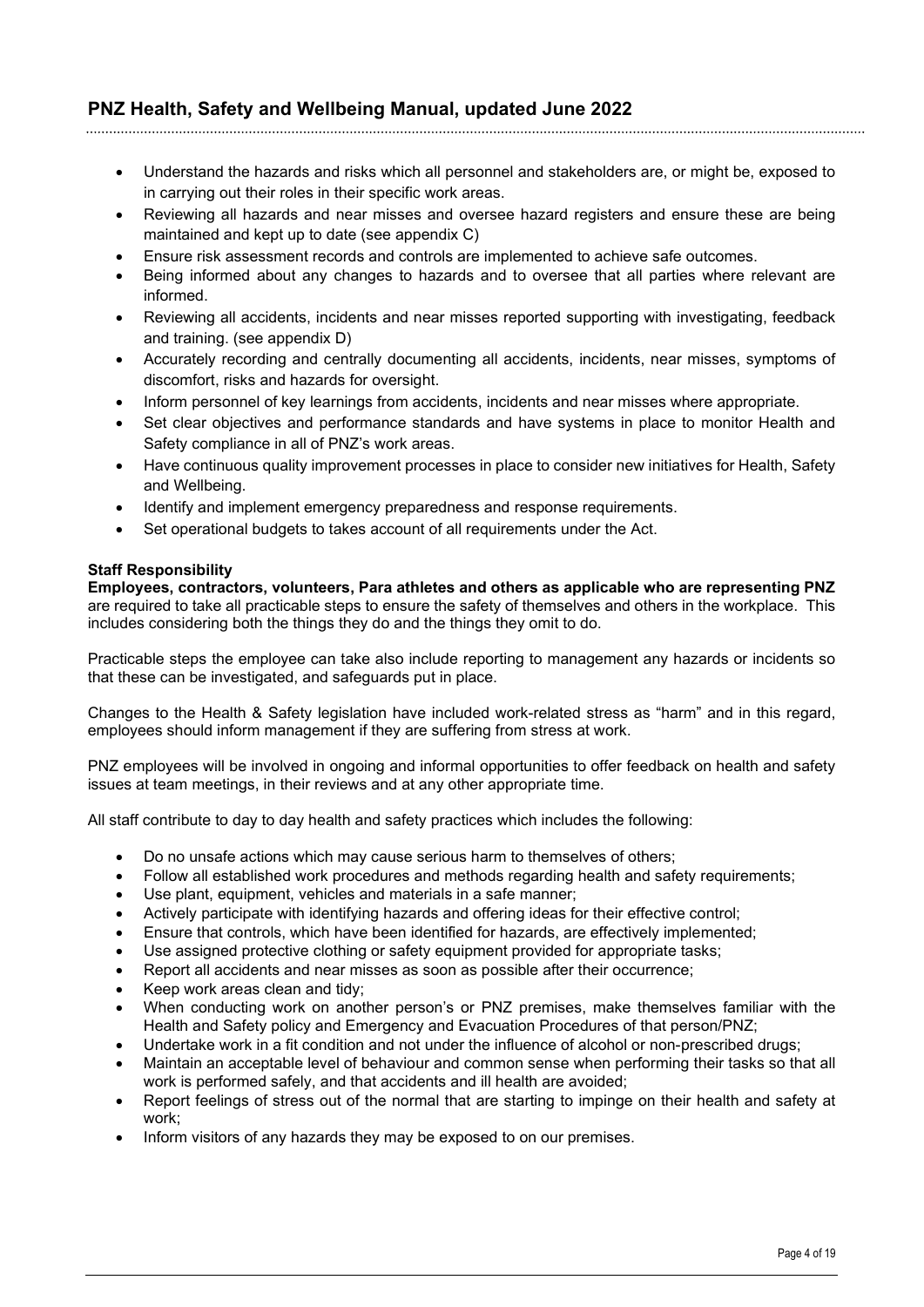The following are areas that PNZ will ensure effective management of:

#### **1) OCCUPATIONAL OVERUSE SYNDROME PREVENTION**

Occupational Overuse Syndrome (OOS) is a collective term for a range of conditions (including injury) characterised by discomfort or persistent pain in muscles, tendons and other soft tissues. Every case of OOS has the potential to be classified as a significant hazard because the condition may cause "Serious Harm." Therefore the risk factors for OOS need to be controlled by eliminating the hazard if at all possible, or else by isolating or minimising the hazard. (Refer Appendix E – PNZ Workplace Health and Safety Checklist).

#### **Responsibilities**

- Laptop computers should not be chosen for continuous use at work unless they are plugged into a conventional monitor and/or keyboard;
- Staff are encouraged to report any work related pain as early as possible;
- The work environment of any staff who do develop symptoms is monitored and all practicable steps are taken to remedy any deficiencies; and
- An early return to work for any staff member who has been absent through an OOS related injury is facilitated where possible.

#### **Personnel are responsible for:**

- Adjusting workstation equipment to maintain a comfortable body position;
- Taking breaks away from the workstation and practicing micro pauses as appropriate;
- Reporting early symptoms to the CE
- Participating in an early return to work programme if applicable.

#### **2) LAPTOPS, SCREENS & ERGONOMICS**

#### **Responsibilities**

It is important that work be structured so as to provide time away from the keyboard throughout the day. As well as meal-breaks, at least 10 minutes in each hour should be spent on non-keyboard work.

In general the following principles apply:

- head inclined forward at around 20-30 degrees
- spine slightly arched and upright through forward leaning when seen from the side
- upper arms vertical
- forearms and wrists in general at 90 degrees angle from upper arm
- no twisting of head and trunk
- thighs approximately horizontal
- lower part of legs approximately vertical

#### Screen

In locating the screen in relation to the operator, the object is to ensure that the operator can read the display with minimum head movement. The optimum distance from the screen to the eye is diameter of screen x 3. The optimum height relationship of operator and screen is such that the a sixth of vision from the eye to the centre of the screen is 15-30 degrees below the horizontal. The height should be maintained, for operators of different height, by adjustment of the height of the chair.

#### **Chairs**

Chairs should be adjustable: angles of 90 degrees should be maintained between the trunk of the body, the thigh and the lower leg, with the fee flat on the floor. There should be no pressure on the underside of the thighs from the front edge of the chair. The chair should be designed so as to permit a proper postural position, maintaining the natural lordosis of the spine. This requires a space below the backrest to accommodate the lower part of the trunk and a support in the lower lumbar region fitting the natural inward curve of the spine. With these provisions, the operator should be able to work with

- Head inclined forward at about 20 degrees.
- Thighs horizontal
- Upper arms vertical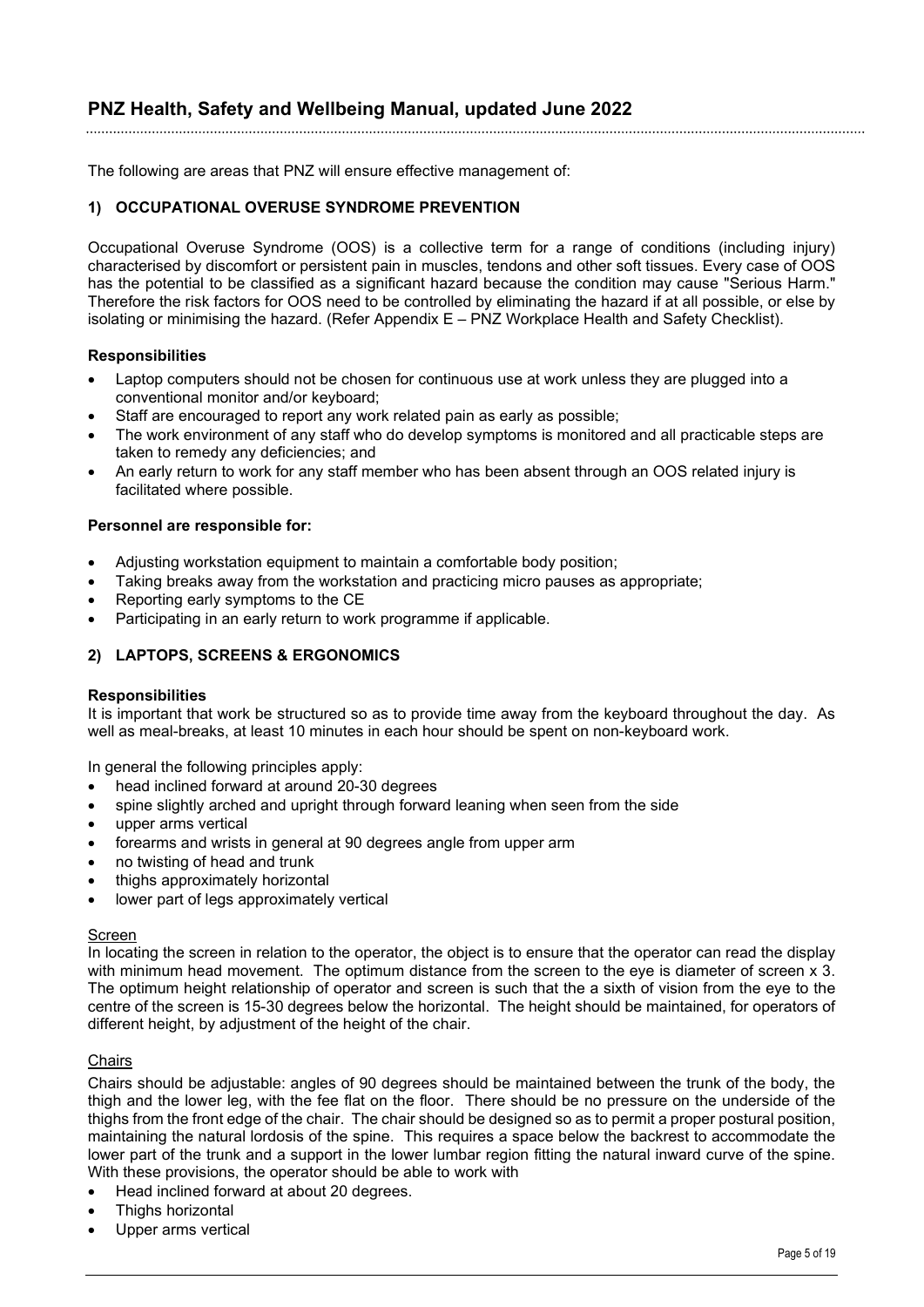- No twisting of the head or trunk
- Lower leg vertical
- Sufficient leg room
- Frequent change in visual object should be not more than angle of 15-30 degrees of the viewing direction.

Having reached the proper chair adjustment for the individual operator, it is then necessary to:

Position the screen to the correct height to achieve the angle of vision.

Adjust the height of the keyboard so that the forearms are horizontal

Bearing in mind that the proper sequence is to begin with the person, then adjust the chair, followed by keyboard and screen.

The operator's field of vision should not include windows (because of high contrast) and should be free from direct reflections from screen, keyboard, furniture or working materials.

Adequate space should be provided for the VDU workstation.

#### Room Environment

Lighting is the paramount consideration because of the reflections on the screen contrast and the ability to be able to read copy while maintaining a low enough level of light to enable the screen to be read. These factors require attention not only to the artificial lighting but also to the placement of the workstation in relation to natural light.

Fluorescent tubes should be well maintained and replaced when showing any signs of flashing.

#### **3) PNZ VEHICLES**

#### **Responsibilities**

PNZ expects all drivers to comply with the official New Zealand Road Code.

Drivers of PNZ vehicles must

o meet the costs of fines for any traffic violations<br>report to their manager any near-hits, crashes

report to their manager any near-hits, crashes and scrapes, whether or not they result in injury. The employer undertakes to

- o encourage safe driving practices and not require staff to drive under conditions that are unsafe and/or likely to create an unsafe environment
- $\circ$  provide vehicles that are appropriate for their intended use<br> $\circ$  qive priority to safety features when selecting and purchasi
- $\circ$  give priority to safety features when selecting and purchasing new vehicles<br> $\circ$  ensure all vehicles are well-maintained
- o ensure all vehicles are well-maintained
- o promote driver and passenger safety by providing for each vehicle a routine vehicle maintenance checklist
- $\circ$  provide in the glove-box of each vehicle a checklist of accident/incident procedures
- $\circ$  provide a first-aid kit for each vehicle, and a safety triangle for use at night
- o provide opportunities for driver training and education where appropriate
- $\circ$  collect, monitor and report regularly statistics on accidents, incidents, injuries and their causes, and take action as appropriate.

#### *Use of Mobile phones*

Use of mobile phones while driving is dangerous and **illegal.** Before making or answering a phone call, drivers must pull over to the side of the road (when it is safe to do so).

#### *Accident Procedures*

In the event of a vehicle accident or incident, the driver must follow the motor vehicle accident/incident procedures in Appendix F.

#### **4) EMERGENCY PLANNING**

In the event of the continuous ringing of an emergency alarm all occupants of the building must evacuate by the nearest exit to an area away from the building and not re-enter the building until the all clear is signaled by the Fire Service or the Building Warden. (Note that the alarm bell being turned off is not the all-clear signal.) Occupants should leave the building in an orderly manner (avoid panic and do not run) and should not attempt to carry cumbersome equipment or personal belongings.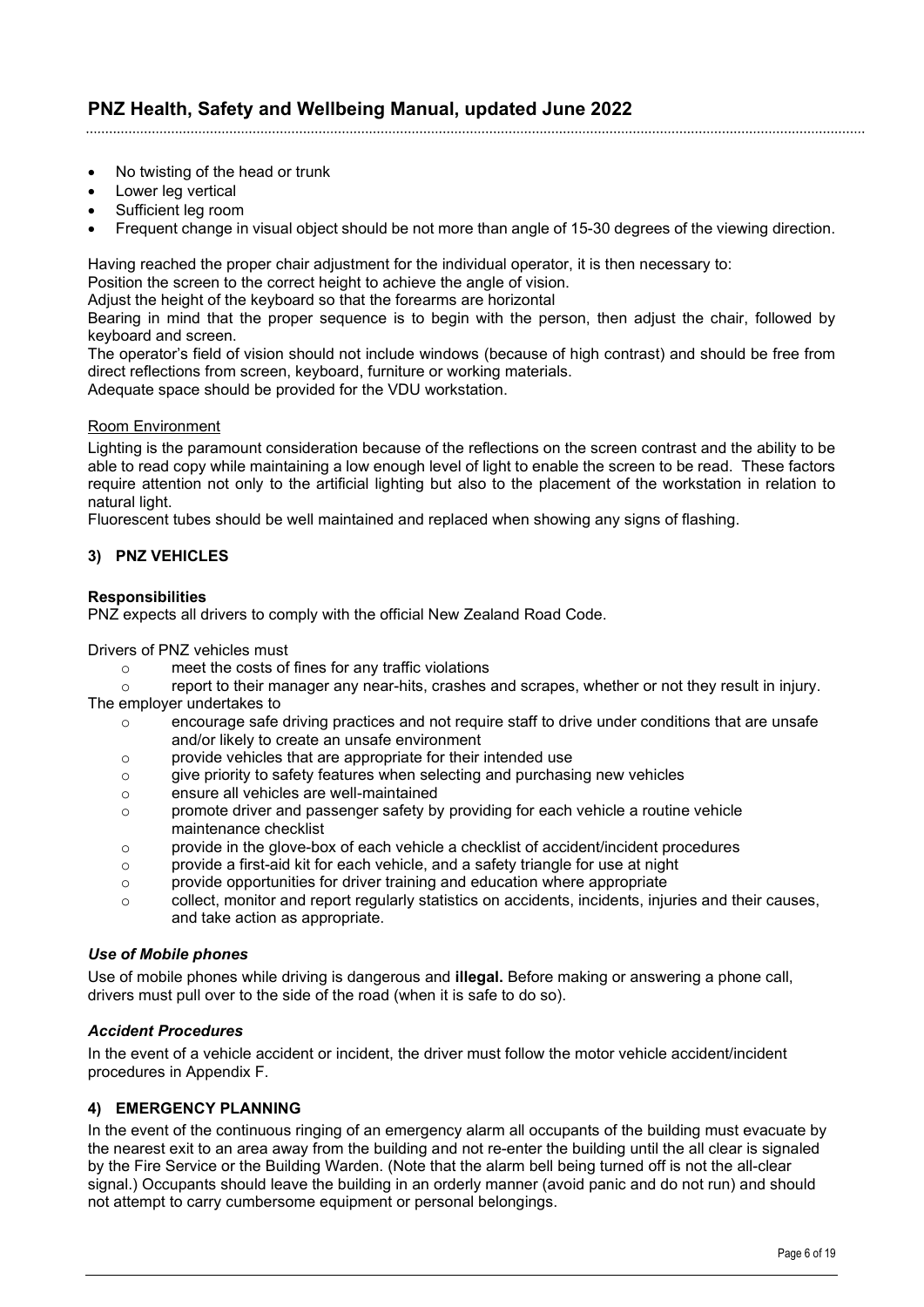#### Fire

- If possible endeavour to control spread of fire by hose reel or extinguisher. Where possible close all doors and windows.
- Raise alarm.
- Initiate evacuation by the nearest escape route to the designated assembly point. DO NOT RUN.
- Ring fire brigade on emergency no "111". Give exact address of building and location of fire within the building. Do not hang the phone up until the person on the other end tells you to.
- Turn off power to machinery if able.
- DO NOT TURN OFF LIGHTS.
- The floor fire wardens are responsible for ensuring that all areas have been evacuated including toilets.

#### Safety Measures

- A practice evacuation drill may be called at any time.
- Fire extinguishers will be checked regularly.
- Alarm will be checked regularly.
- Paralympics New Zealand has a no smoking policy.
- Paper waste will be removed regularly.

#### Earthquake

- Remain in the room, it is safer. Do not leave the building.
- Keep away from perimeter windows and any glazed partitions which are likely to smash.
- Take cover under desks or close to inner structural columns.
- Keep calm and assist anyone who is inclined to panic or who requires any other help.
- In any moderate or severe earthquake, fire sirens may be triggered even though fire may not exist.
- Evacuate if, and only when, this order is subsequently given by the fire warden. Should the order to EVACUATE be given then procedures for a fire emergency apply.

#### **5) FIRST AID TRAINING & EQUIPMENT**

PNZ will:

- Ensure appropriate First Aid supplies are provided
- Provide information to new employees about the location of first aid boxes, and the procedures to be followed when first aid is required; and
- Provide the above information to current staff as necessary.

#### **First aid equipment and facilities**

When the assessment of first aid requirements has been completed, the manager should provide the materials, equipment and facilities needed to ensure that the level of cover identified as necessary will be available to employees at all relevant times. This will include ensuring that first aid equipment is suitably marked and easily accessible, i.e. available in all places where working conditions require it.

#### **First aid kits**

First aid kits should be located so as to be clearly visible and accessible to all employees and be unlocked wherever possible. A first aid kit should be provided and located so as to ensure that:

- It is close to a wash basin with hot and cold running water, soap, and clean towels. If, because of location, running water is not available, then saline solution can be provided instead;
- It is easily seen and readily accessible to all employees;
- There is immediate access to areas of particular or special hazard;
- Where employees work in, or travel to, scattered locations away from the main place of work, each work vehicle shall be provided with a suitable first aid kit. Where a rental vehicle is used (and where the rental agency has not already supplied a First Aid Kit), a suitable first aid kit shall be made available for the staff member.

#### **Contents of kits**

The minimum level of first aid equipment is a suitably stocked and properly identified first aid kit supplied with a sufficient quantity of first aid materials suitable for the particular circumstances. There is no mandatory list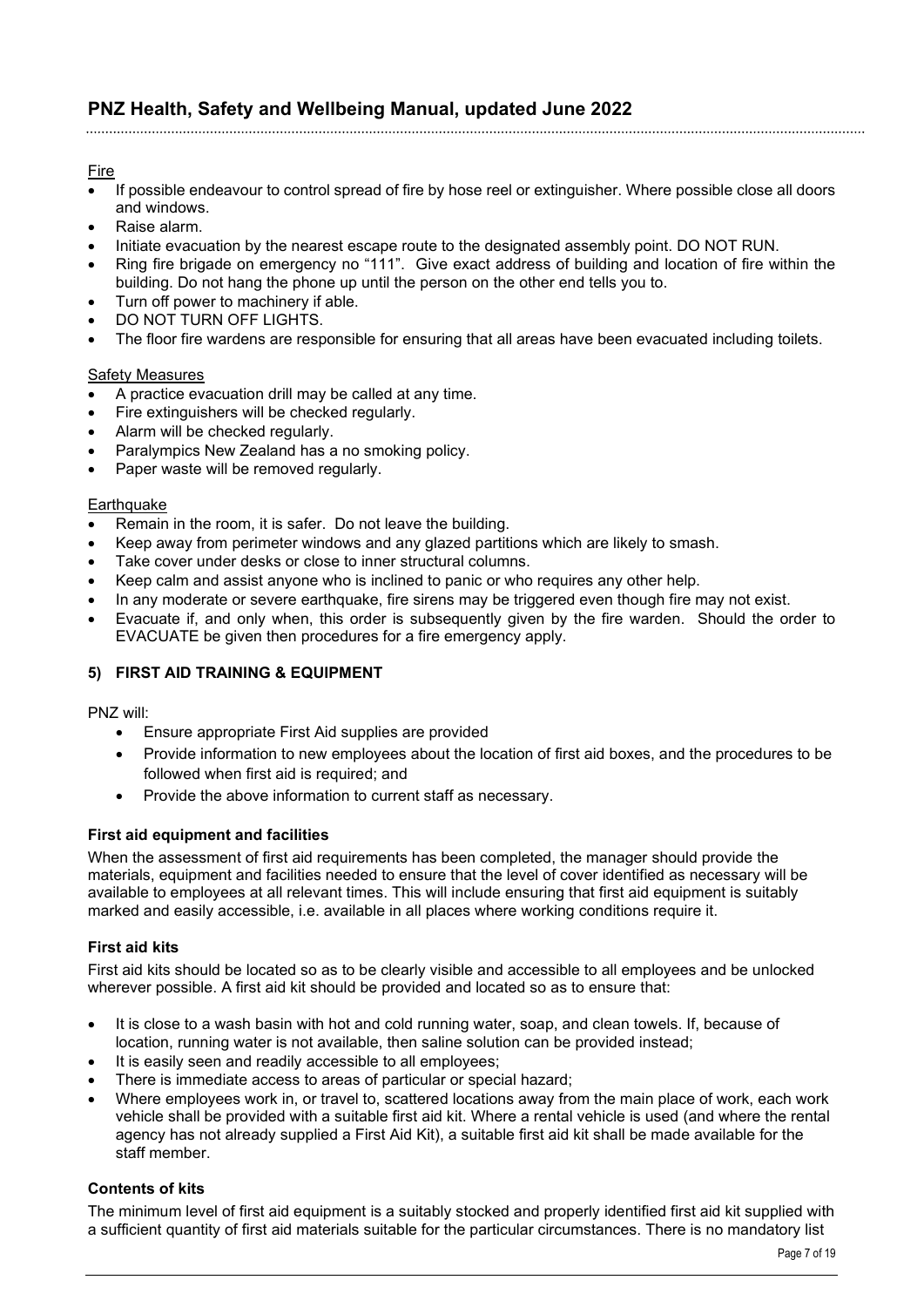of items that should be included in a first aid kit. Employers should decide what to include in the first aid kit from information gathered during their assessment of first aid needs. As a guide, where no special risk arises in the workplace, a minimum stock of first aid items would normally be as listed above.

Mobile first aid kits that provide additional requirements should contain, in sufficient quantities, the contents as listed above. Where particular hazards exist, the mobile kit should be provided with additional contents. It is essential that first aid equipment be checked regularly and that items be replaced before the expiry date shown on the packets.

Employers should ensure that first aid kits are replenished as soon as possible after use in order to ensure that there is always an adequate supply of materials available.

Pain relief should not be included in first aid kits. Special provision for treating allergic reactions should be the responsibility of the person with the allergy.

#### **6) STRESS AT WORK: GUIDELINES**

Every day, individuals are confronted with a variety of demands or 'stressors'. These may arise from either personal sources e.g. ill-health, marital discord, family problems, financial uncertainty, or from institutional sources e.g. work overload or underload, role conflict, lack of control, physical environment. Stressors produce a biochemical response in the body which prepare the body to do what is essential during a stressful situation (in preparation for fight or flight).

The stress response is highly functional and can lead to elevated performance, through constructive and creative responses, increased and well directed energy, improved morale and motivation, and increased efficiency and effectiveness. Where an individual is exposed to demands that are too intense, frequent or chronic, the stress response can create unhealthy, destructive outcomes e.g. cardiovascular disease or depression.

There are wide individual differences in the way we each respond to stressors, and therefore the optimum stress load that maximizes performance varies by individual and by task. (The Yerkes-Dodson Law refers to the fact that performance increases with increasing stress loads up to an optimum point, and when the stress load becomes too great, performance decreases).

Some common signs of stress in individuals are:

- headaches, feeling tired, or having difficulty sleeping
- worrying a lot, feeling anxious and tense for no explained reason
- having difficulty concentrating, finding it hard to make decisions;
- lower level of confidence, making mistakes, forgetting things; or
- feeling impatient and irritable, drinking more alcohol, smoking more.

#### **What can PNZ do?**

- Provide training and information for managers and supervisors in effective management practices and styles, covering the nature of stress, and promoting responsible prevention and rehabilitation attitudes towards it.
- Make seminars available to staff to enable them to identify indicators of stress in themselves and others and to manage it effectively.
- Where appropriate, give consideration to adjusting the physical environment, the workload, task design, pacing of work and work schedules to alleviate significant stress/distress for an individual, in full consultation with the individual concerned.
- Encourage positive attitudes to personal health.
- Provide up to date and accessible information on stress.

#### **What can staff do?**

- Manage your time so you work on the most important tasks.
- Take regular, necessary breaks during the day.
- Take your annual leave.
- Realistically prioritise your tasks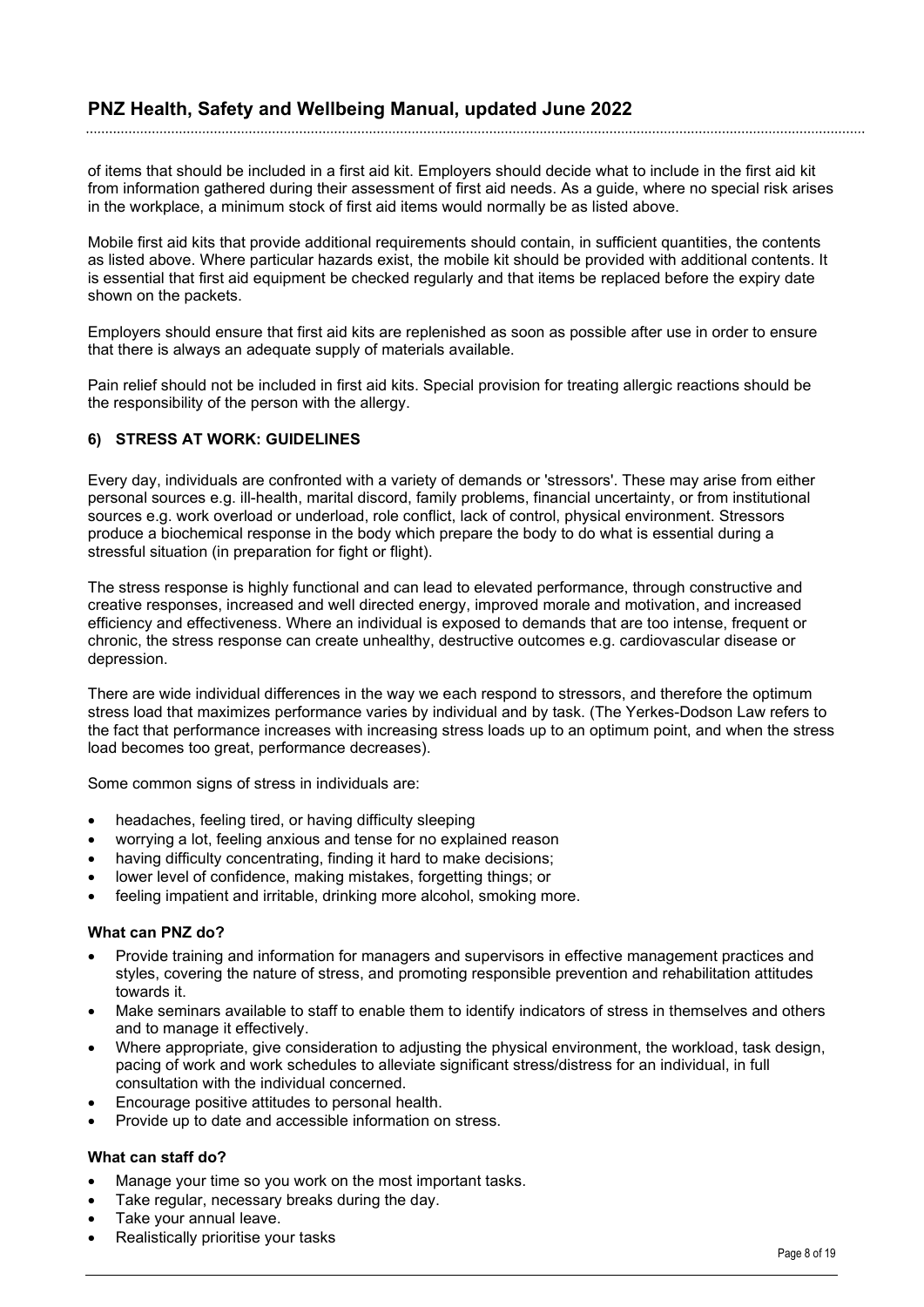- Discuss the issues that are causing you stress with your manager along with any suggested solutions.
- Seek advice and help from others talk to partners, friends, colleagues, or your manager if possible.
- Learn a relaxation technique and allow yourself time to use it.
- Exercise.
- Consider professional counselling.
- Cut down on stimulants (especially caffeine) and depressants (especially alcohol).

#### 7) **COVID 19 VACCINATION GUIDELINES**

#### **Purpose**

Following consultation, the completion of a Health and Safety Risk Assessment, a review of current Government policy, PNZ will remove its Covid-19 vaccination policy effective 1 June 2022. However, health and safety measures will remain in place, and recommendations for vaccination will continue.

The COVID-19 Vaccination Policy was introduced in November 2021 and required board, staff, athletes and visitors to PNZ offices and events and activities all to be vaccinated. The PNZ CE has taken a number of factors into account when considering whether to remove or retain the policy, including:

- the views of those who work in our offices
- the relative risk of contracting COVID in our office versus the wider community.
- the types of interactions that take place in our office; and
- the changes in the wider context since the policy was introduced (including vaccination and infection rates across the country and the government's related response)

PNZ will maintain a range of appropriate and complementary measures at the office and at PNZ events and activities to further minimise the risks associated with COVID-19.

Vaccination guidelines promoting vaccination for PNZ employees and contractors, PNZ Board, PNZ volunteers (including classifiers, students, Games Team staff), PNZ contracted athletes, all visitors to the PNZ office and anyone attending PNZ led events and activities, will align with Government recommendations and the PNZ board.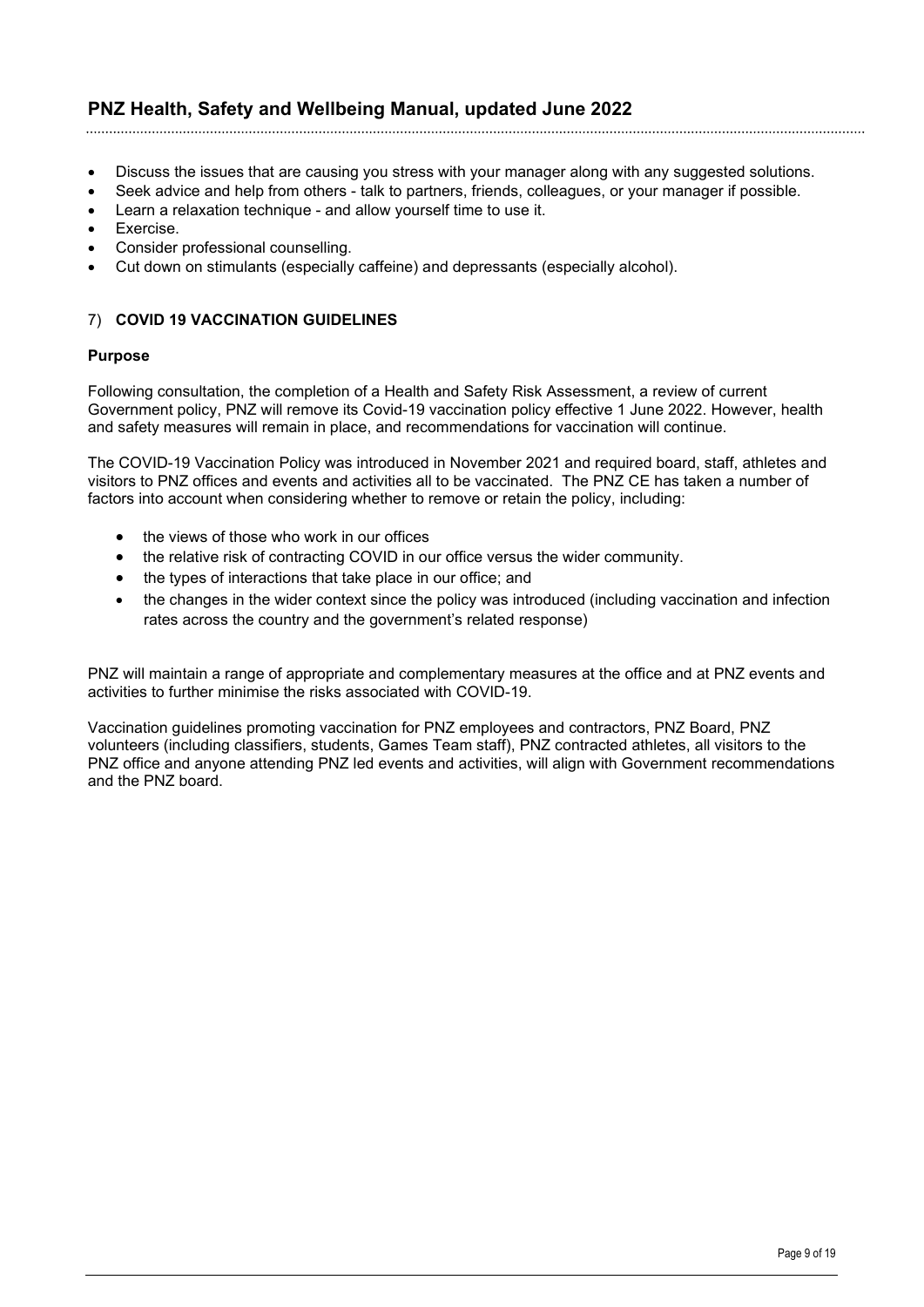#### **Appendix A: Guidelines on Supporting Safe & Early Return to Work**

Paralympics New Zealand is committed to the safe and early return to work of its employees and to provide managerial staff with information on how to support the principles of this process

Principles of safe and early return to work

#### **Early return to work for full-time and part-time employees**

A staff member who has experienced a personal injury or illness and who has taken time off to recover will be supported in a return to work as early as possible and in accordance with medical advice. This involves a partnership between the staff member and their Manager, medical treatment providers, and others, as appropriate, in the circumstances. At any stage the staff member can choose to be accompanied by a representative or support person. An early return to work may involve a modification of the person's working environment, alternative duties for a temporary period, and/or changes to the normal hours of work.

#### **Medical information**

The staff member must give a copy of their completed ACC forms or medical certificate from the treatment provider (this must be a registered medical practitioner if lost time is involved), to the Finance Manager.

The medical certificate will state the staff member's capacity or incapacity for work and specify a date for review (second visit) by the treatment provider. Selected or restricted activities may also be specified for a certain period of time. If the injured or ill person is off work for more than seven consecutive days, they must provide a medical certificate confirming they are 'fit for work' to the Finance Manager.

#### **Capacity to work and the provision of alternative duties**

The provision of suitable alternative duties is an essential part of rehabilitation. Alternative duties are aimed at providing appropriate and productive work while a staff member rehabilitates to his/her former role. This is a proactive approach to enable a staff member to return to work as quickly as possible and maximise the chances of full recovery.

The Manager, in consultation with the Chief Executive, and their Manager (and others as appropriate), will try to identify suitable alternative duties after considering:

- The nature and severity of the injury or illness.
- The medical information provided, and the restrictions imposed by treatment providers.
- The previous work undertaken by the staff member.
- The predicted timeframe for rehabilitation (if known).

#### **Regular review**

The Chief Executive will review the rehabilitation programme in consultation with the staff member at regular intervals (usually every two weeks) involving others as appropriate. Where uncertainty exists about the suitability of duties being performed or where the progress of a staff member is slower than anticipated, the Chief Executive will seek additional professional assistance as appropriate.

#### **Alternative placement or permanent disablement**

Where at any point it becomes clear that a staff member will be unable or is unlikely to return to former duties as a result of work-related personal injury, PNZ will explore the possibility of suitable alternatives with the employee.

When an employee's personal injury or illness is so severe as to prevent her or him returning to their former position and all available options have been fully explored, then termination of employment will be considered in accordance with the relevant employment contract.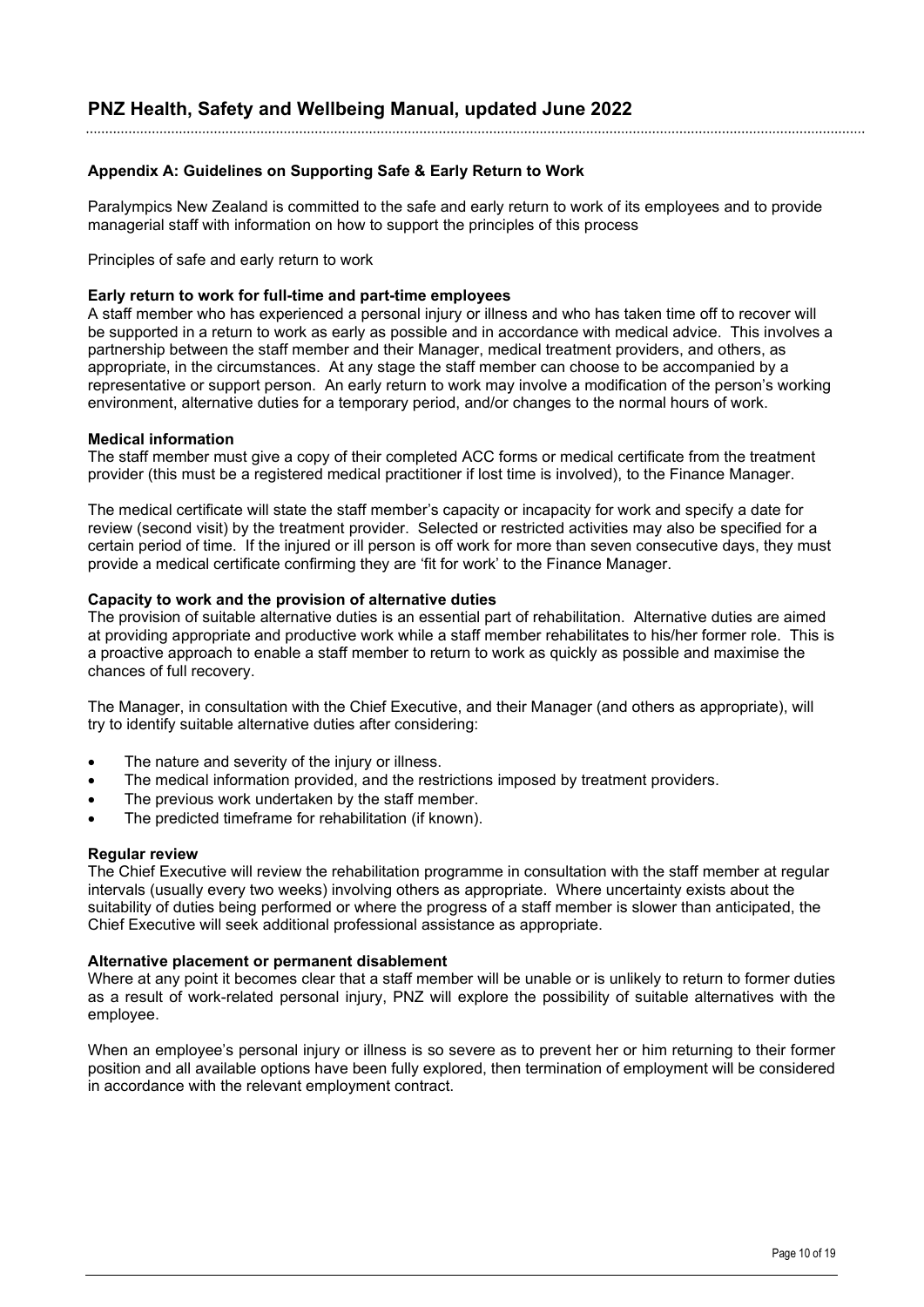#### **Appendix B: Processes for Assessing and Reporting Health and Safety**

#### **Staff/Board Processes**

| What                                                                 | <b>Detail</b>                                                                                      | <b>Who</b>                                                       | Form<br><b>Completed</b>                                 | <b>Frequency</b>                    |
|----------------------------------------------------------------------|----------------------------------------------------------------------------------------------------|------------------------------------------------------------------|----------------------------------------------------------|-------------------------------------|
| <b>Board Risk</b><br>and Audit<br><b>Committee</b><br><b>Meeting</b> | Meet to determine<br>key<br>organisational<br><b>H&amp;S</b> risks and<br>mitigation<br>strategies | <b>Risk and</b><br>Audit<br><b>Committee</b><br>and<br><b>CE</b> | <b>Board H&amp;S</b><br><b>Risk</b><br><b>Assessment</b> | Quarterly                           |
| <b>CE Reporting</b><br>to Board                                      | <b>CE</b> report to<br>board against<br>strategy, H&S<br>plan and any<br>incidents                 | <b>CE to Board</b>                                               | <b>Board H&amp;S</b><br>reporting<br>template            | <b>Each Board</b><br><b>Meeting</b> |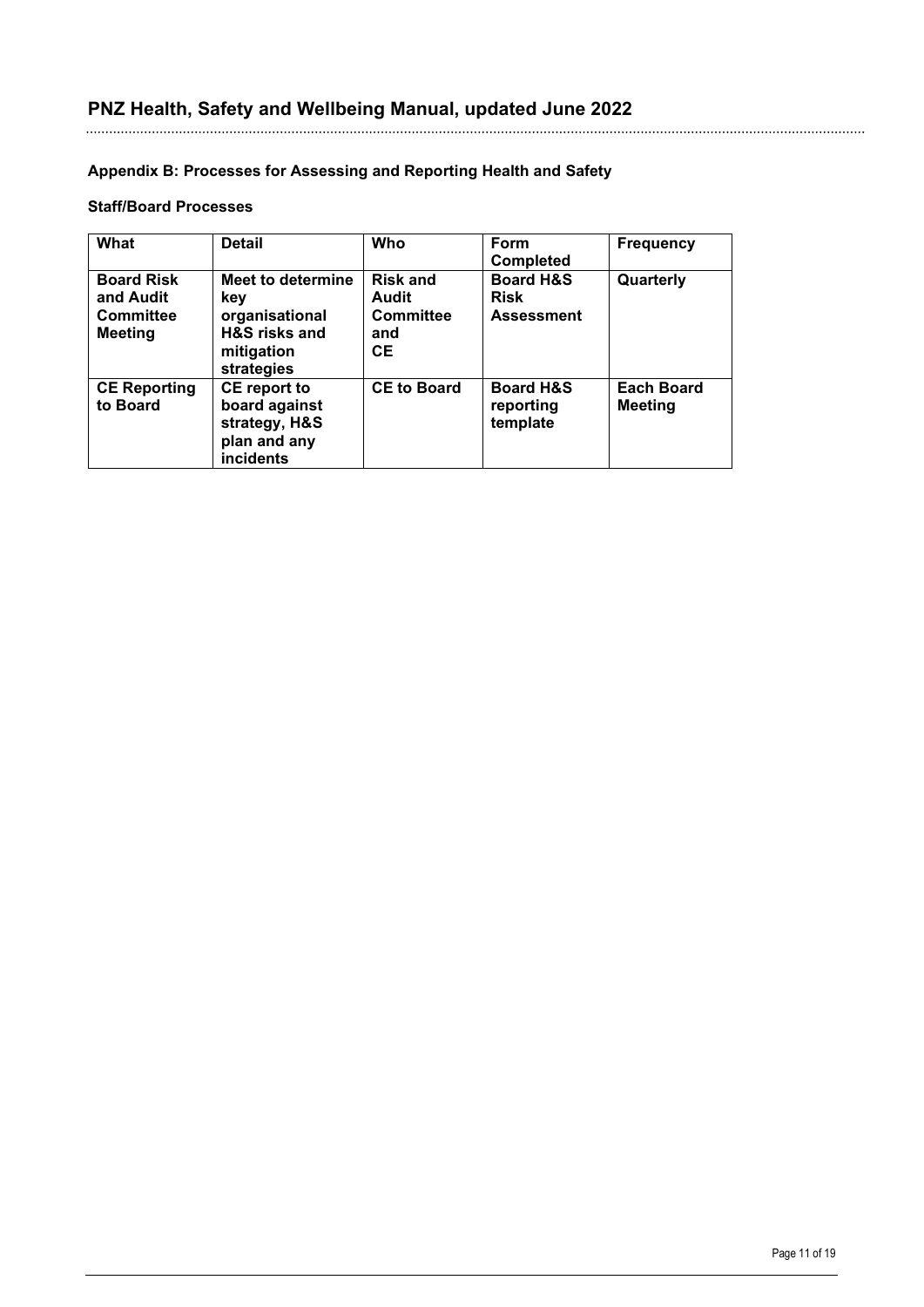#### **Appendix C - PNZ Workplace Hazard and Near Miss Form**

Paralympics New Zealand (PNZ) values the contribution of every staff member in making the organisation a safer and healthier place to work.

The identification and reporting of hazards and near misses within the immediate workplace is imperative.

| <b>NEAR MISS</b><br>(YES /NO) | <b>INCIDENT / HAZARD</b> | <b>COMMENTS / SUGGESTIONS</b> | <b>ACTION/ REQUIRED</b> |
|-------------------------------|--------------------------|-------------------------------|-------------------------|
|                               |                          |                               |                         |
|                               |                          |                               |                         |
|                               |                          |                               |                         |
|                               |                          |                               |                         |
|                               |                          |                               |                         |
|                               |                          |                               |                         |
|                               |                          |                               |                         |
|                               |                          |                               |                         |

#### **Other Comments**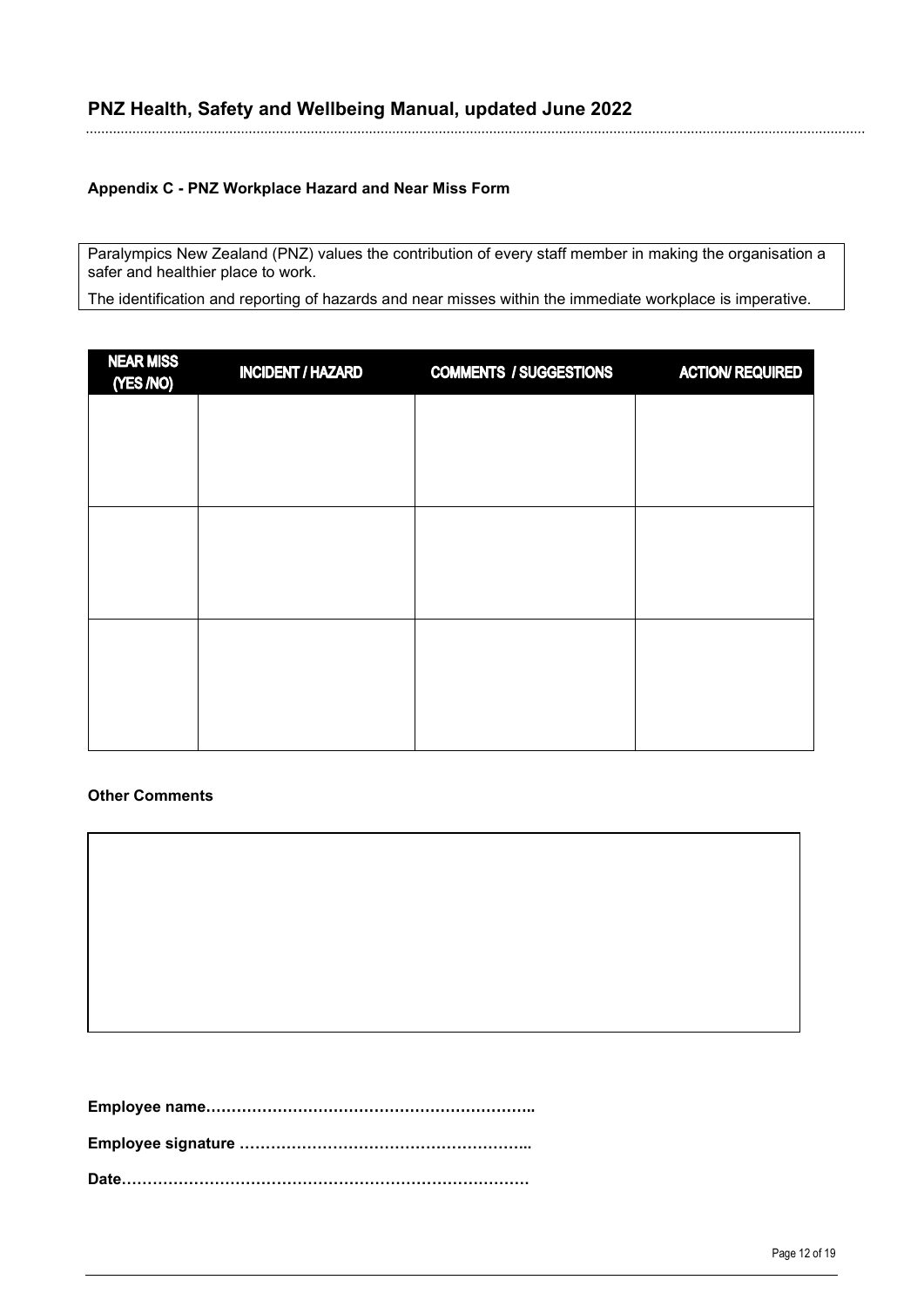# 

# Appendix D - Incident Investigation Form

| Length of                                         |     |    |     |               |
|---------------------------------------------------|-----|----|-----|---------------|
|                                                   |     |    |     |               |
|                                                   |     |    |     |               |
|                                                   |     |    |     |               |
|                                                   |     |    |     |               |
|                                                   |     |    |     |               |
|                                                   |     |    |     |               |
| Witness statements taken? (please circle)         | Yes | No | N/A |               |
|                                                   |     |    |     |               |
|                                                   |     |    |     |               |
|                                                   |     |    |     |               |
|                                                   |     |    |     |               |
|                                                   |     |    |     |               |
|                                                   |     |    |     |               |
| Was property or material damaged? (please circle) | Yes | No | N/A |               |
|                                                   |     |    |     |               |
|                                                   |     |    |     | Page 13 of 19 |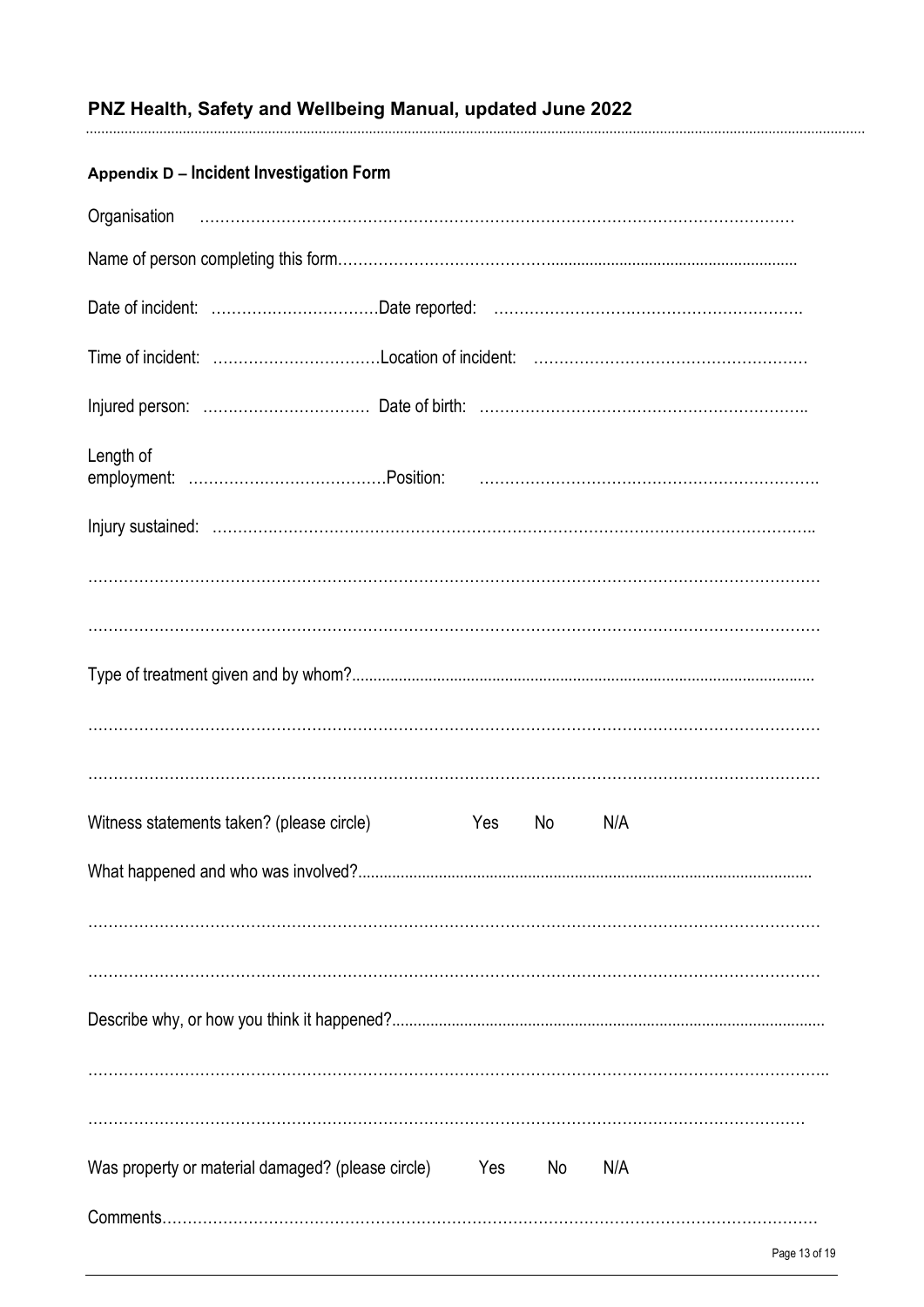What actions will be taken to stop this happening again?

| Action                                         |       | Responsibility | <b>Target Date</b> | <b>Status</b>                |  |
|------------------------------------------------|-------|----------------|--------------------|------------------------------|--|
|                                                |       |                |                    | Open /<br>closed/<br>ongoing |  |
|                                                |       |                |                    |                              |  |
|                                                |       |                |                    |                              |  |
|                                                |       |                |                    |                              |  |
|                                                |       |                |                    |                              |  |
|                                                |       |                |                    |                              |  |
|                                                |       |                |                    |                              |  |
|                                                |       |                |                    |                              |  |
| How likely is this to happen again?            | Rare  | Occasional     | Likely             |                              |  |
| What was the potential severity? Minor Serious |       | Very           | serious            |                              |  |
| What was the actual severity?                  | Minor | Serious        | Very serious       |                              |  |

Please submit this completed form within 48hrs of the incident to [fallan@paralympics.org.nz](mailto:fallan@paralympics.org.nz)

The information submitted is confidential and intended for the use of the individual to whom it is addressed. Any personal information you provide is managed per the same principles as the **Privacy Policy** at [https://paralympics.org.nz/Privacy-Policy/.](https://paralympics.org.nz/Privacy-Policy/)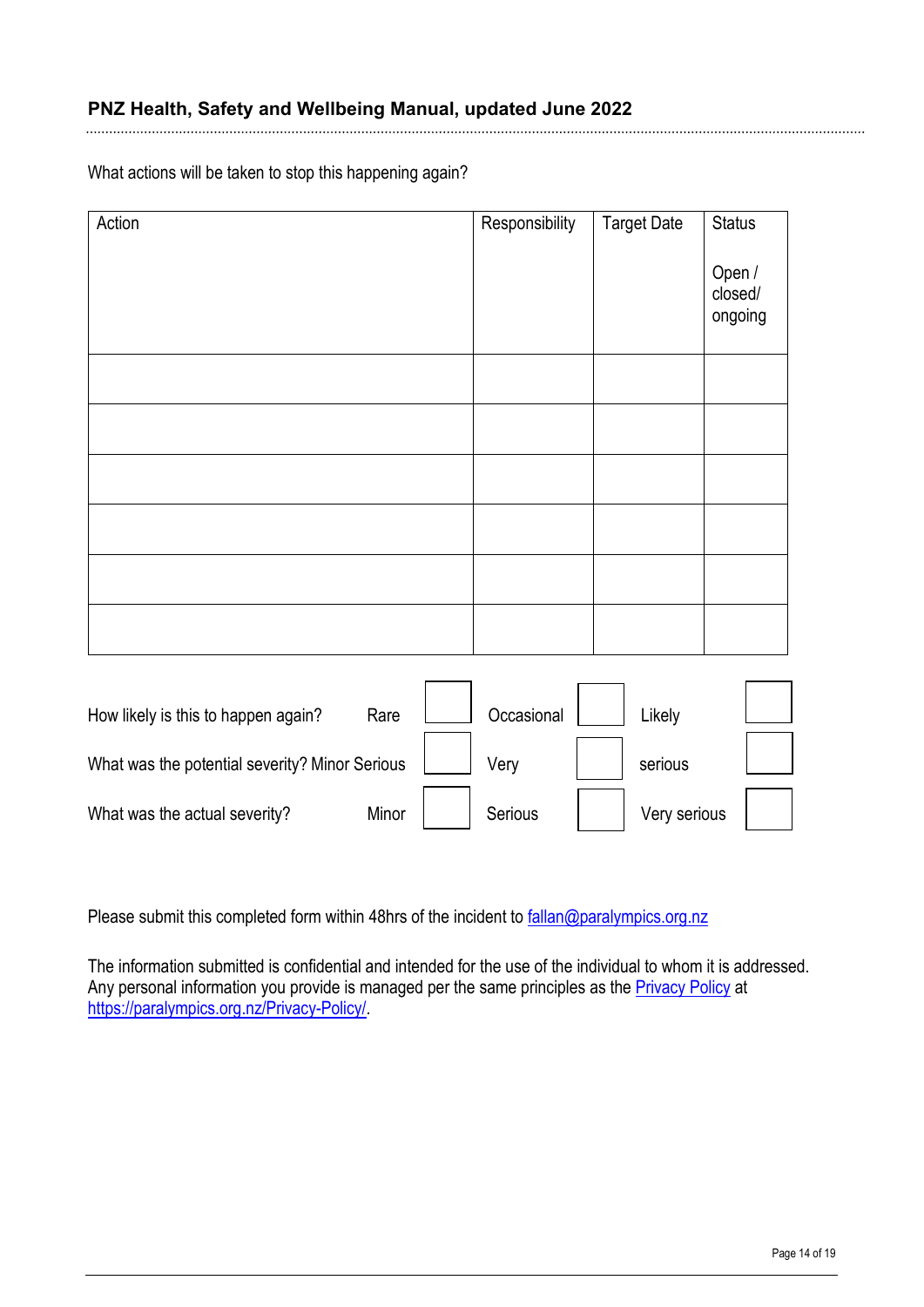#### **Appendix E – PNZ Workplace Health and Safety checklist**

#### **TO BE REVIEWED WITH ALL STAFF 6 MONTHLY**

#### **Additional items to be added in additional boxes provided.**

Paralympics New Zealand (PNZ) values the contribution of every staff member in making the organisation a safer and healthier place to work.

The completion of workplace checks provides staff with an additional opportunity to identify hazards within their immediate workplace, hazards that PNZ may not otherwise be aware of.

#### *Instructions:*

Boxes to be marked with a tick  $(\sqrt{)}$ , as items are sighted or with a cross (x) if not present. Otherwise N/A indicates the item is not applicable to this office. Any questions marked with a cross require a comment or detail to be added.

| <b>QUESTION</b>                                                                                                         | √, x<br>0ľ<br><b>N/A</b> | <b>COMMENTS/DETAILS</b> | <b>ACTION/ RESPONSIBLE</b><br>PERSON/COMPLETION DATE |
|-------------------------------------------------------------------------------------------------------------------------|--------------------------|-------------------------|------------------------------------------------------|
| <b>Office Layout</b>                                                                                                    |                          |                         |                                                      |
| The office is tidy and free of<br>obstruction and mess such as<br>slip/trip hazards (uneven floors,<br>power leads etc) |                          |                         |                                                      |
| Layout of work area is suitable<br>for tasks, including being able to<br>sit and/or stand comfortably                   |                          |                         |                                                      |
| Adequate storage area provided                                                                                          |                          |                         |                                                      |
| Floor coverings adequate/clean                                                                                          |                          |                         |                                                      |
| Windows clean and operational                                                                                           |                          |                         |                                                      |
| <b>Workstation</b>                                                                                                      |                          |                         |                                                      |
| Workstation appears to be set<br>up appropriately                                                                       |                          |                         |                                                      |
| There is adequate space<br>around the rear and side of<br>chairs to allow for unrestricted<br>movement                  |                          |                         |                                                      |
| Information is available to help<br>set up workstation and preform<br>regular stretch breaks                            |                          |                         |                                                      |
| The computer screen is at arm's<br>length to the user                                                                   |                          |                         |                                                      |
| The computer screen is at the<br>correct height for the user                                                            |                          |                         |                                                      |
| The computer screen is directly<br>in front of the user                                                                 |                          |                         |                                                      |
| The computer screen is<br>positioned to minimise glare                                                                  |                          |                         |                                                      |
| The position of the keyboard is<br>correct for the user                                                                 |                          |                         |                                                      |
| The mouse is at the same<br>height as the keyboard                                                                      |                          |                         |                                                      |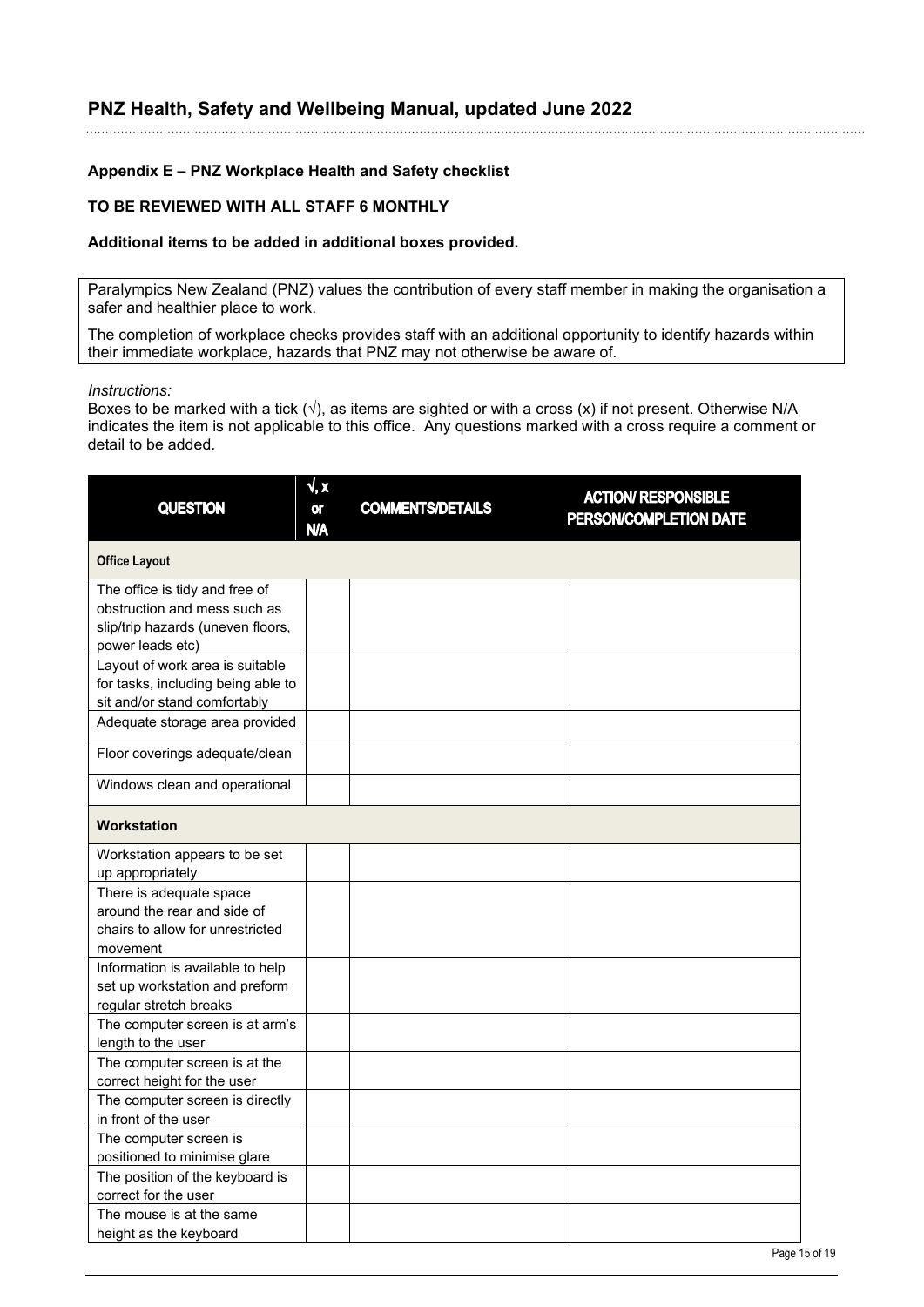|                                   | $\sqrt{a}$              |                         | <b>ACTION/ RESPONSIBLE</b> |
|-----------------------------------|-------------------------|-------------------------|----------------------------|
| <b>QUESTION</b>                   | <b>or</b><br><b>N/A</b> | <b>COMMENTS/DETAILS</b> | PERSON/COMPLETION DATE     |
| Chair is stable and appears to    |                         |                         |                            |
| be in good condition              |                         |                         |                            |
| Footrest is available if required |                         |                         |                            |
| <b>Environmental</b>              |                         |                         |                            |
| Temperature and airflow in        |                         |                         |                            |
| room/area is adequate             |                         |                         |                            |
| Lighting is adequate              |                         |                         |                            |
| Lighting covers and fittings are  |                         |                         |                            |
| secure                            |                         |                         |                            |
| Area is free of odours            |                         |                         |                            |
| Ventilation is adequate           |                         |                         |                            |
| <b>Electrical</b>                 |                         |                         |                            |
| Sufficient power points for       |                         |                         |                            |
| equipment                         |                         |                         |                            |
| All switches/plugs/power          |                         |                         |                            |
| points/leads in good condition    |                         |                         |                            |
| If there are insufficient power   |                         |                         |                            |
| points, power boards are in use   |                         |                         |                            |
| <b>First Aid</b>                  |                         |                         |                            |
| Access to first aid box that is   |                         |                         |                            |
| fully stocked                     |                         |                         |                            |

### **Please advise of any additional hazards not identified above within your immediate workplace**

**Date…………………………………………………………………….**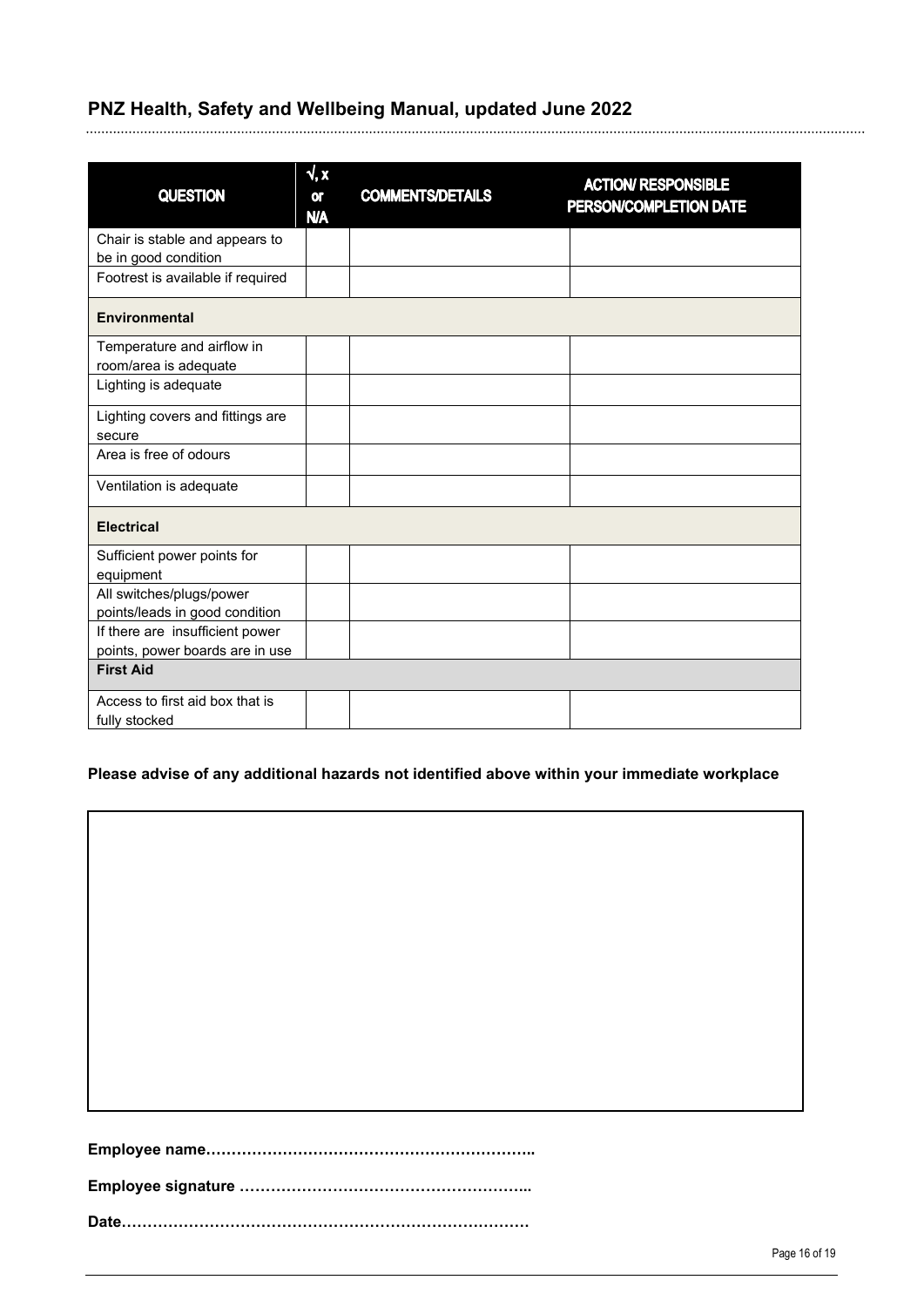

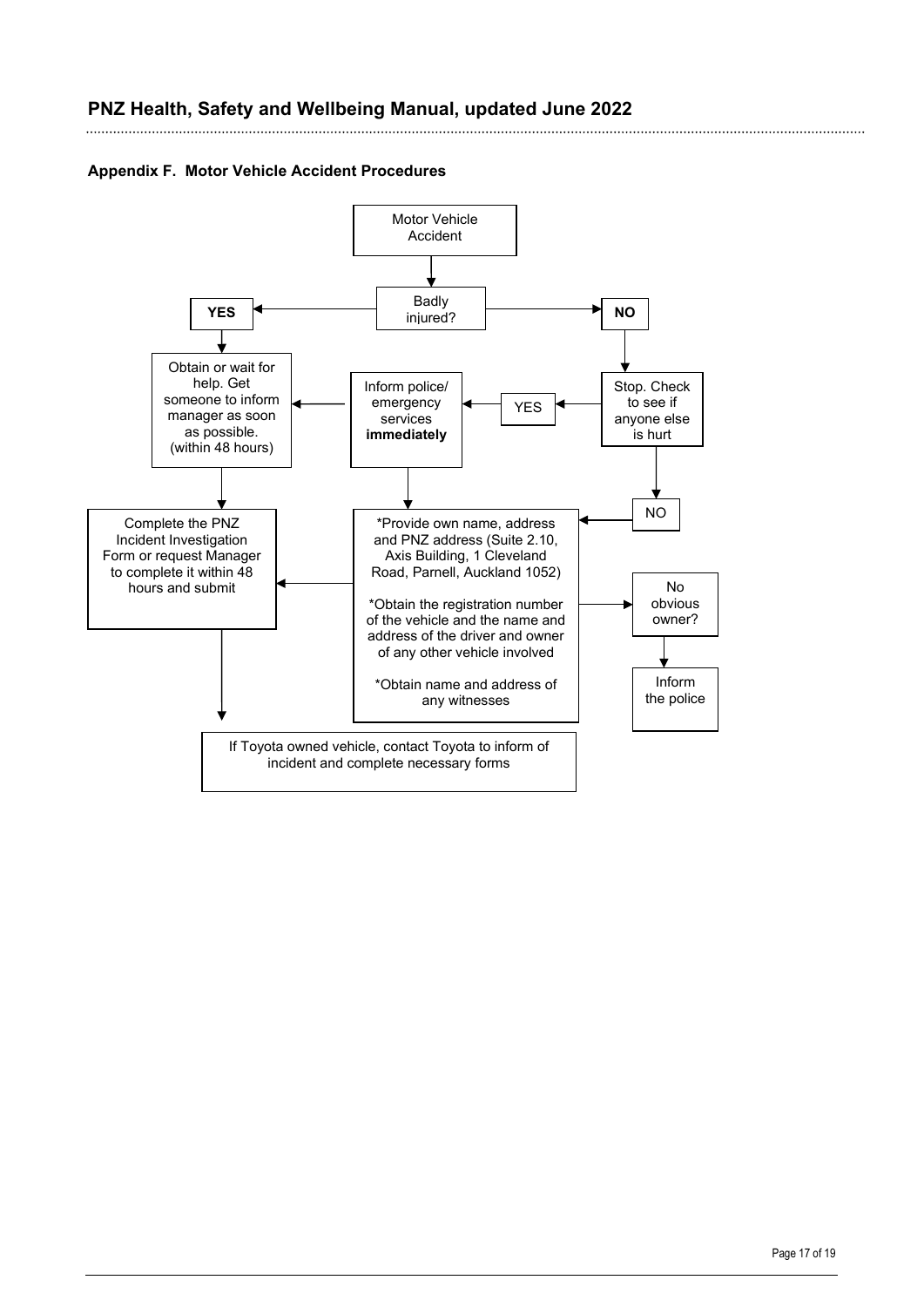# **Appendix G - EVENT MANAGEMENT RISK ASSESSMENT**

| Date:<br>Location: |
|--------------------|
|--------------------|

| What are the<br>hazards? | and how?                            | Who might be harmed What are you already doing? | Do you need to do anything else to<br>manage this risk? | <b>Action by</b><br>whom? | <b>Action by</b><br>when? | Done |
|--------------------------|-------------------------------------|-------------------------------------------------|---------------------------------------------------------|---------------------------|---------------------------|------|
|                          |                                     |                                                 |                                                         |                           |                           |      |
|                          |                                     |                                                 |                                                         |                           |                           |      |
|                          |                                     |                                                 |                                                         |                           |                           |      |
|                          |                                     |                                                 |                                                         |                           |                           |      |
|                          |                                     |                                                 |                                                         |                           |                           |      |
|                          | On the day communication procedures |                                                 |                                                         |                           |                           |      |
|                          |                                     |                                                 |                                                         |                           |                           |      |